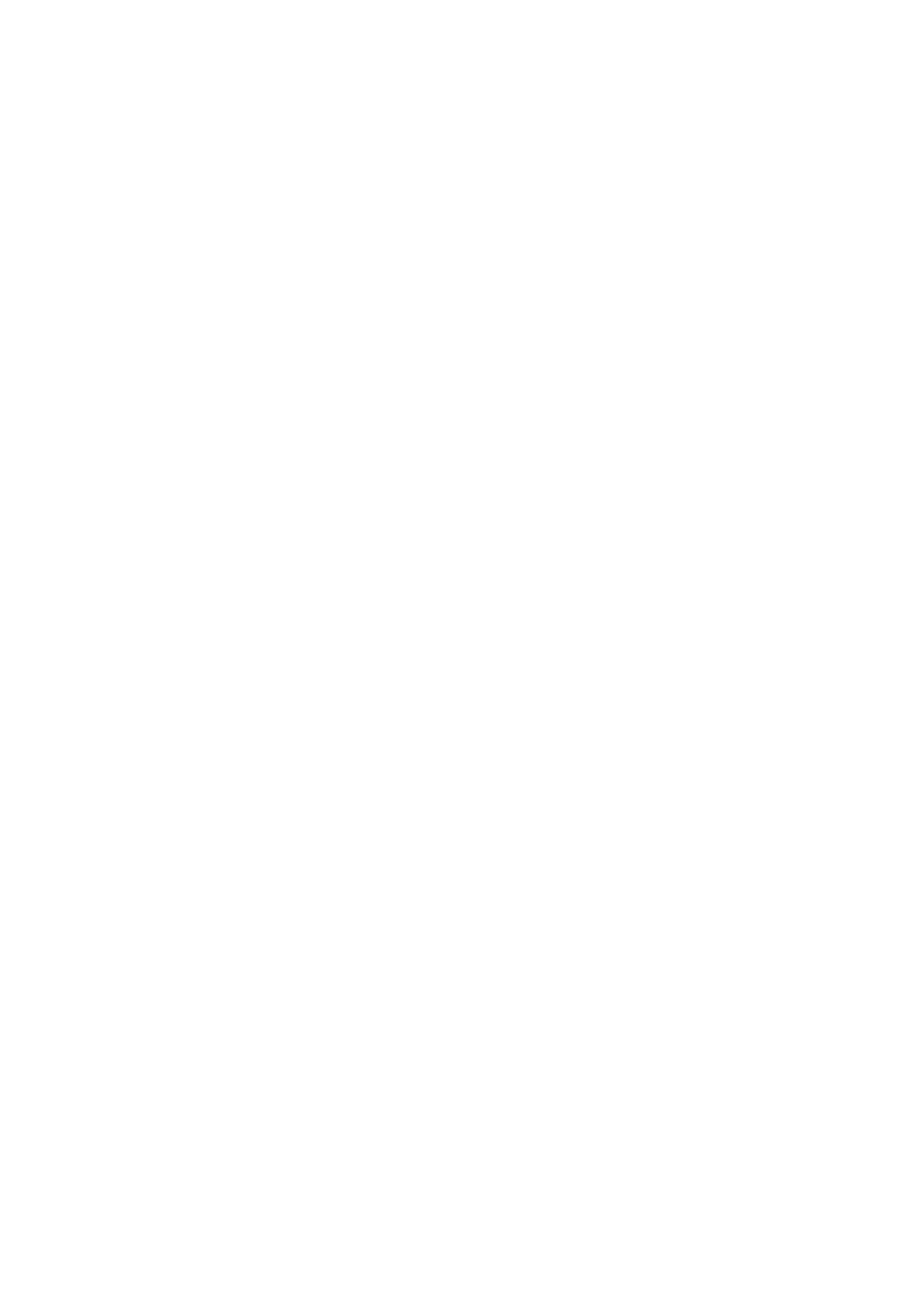

# **POLICY: COMPENSATION**

All reference to 'we', 'our' or 'us' in this Policy should be read as meaning Sandbourne Housing Association.

### **1. Purpose and aim of the Policy**

- 1.1 The Policy sets guidelines for:
- 1.1.1 compensation to tenants for service failure
- 1.1.2 compensation to tenants who, through no fault of their own, lose the use of their home, or part of their home, or who are required to move home either permanently or temporarily
- 1.1.3 compensation in the case of complaints.

### **2. Scope of compensation**

- 2.1 This Policy applies to:
- 2.1.1 Our temporary and permanent tenants
- 2.1.2 applicants
- 2.1.3 other parties directly or indirectly affected by our actions

### **3. Definitions**

- 3.1 Major repairs: usually defined as structural works
- 3.2 Improvements: fitted kitchens, windows, central heating, sanitary ware, etc, but not redecoration
- 3.3 Complainant: any person making a complaint against us

#### **4. Our responsibility**

4.1 It is the responsibility of the Chief Executive to ensure that this Policy is correctly implemented.

#### **5. Circumstances under which compensation may be paid**

5.1 We will consider the payment of compensation in the following circumstances: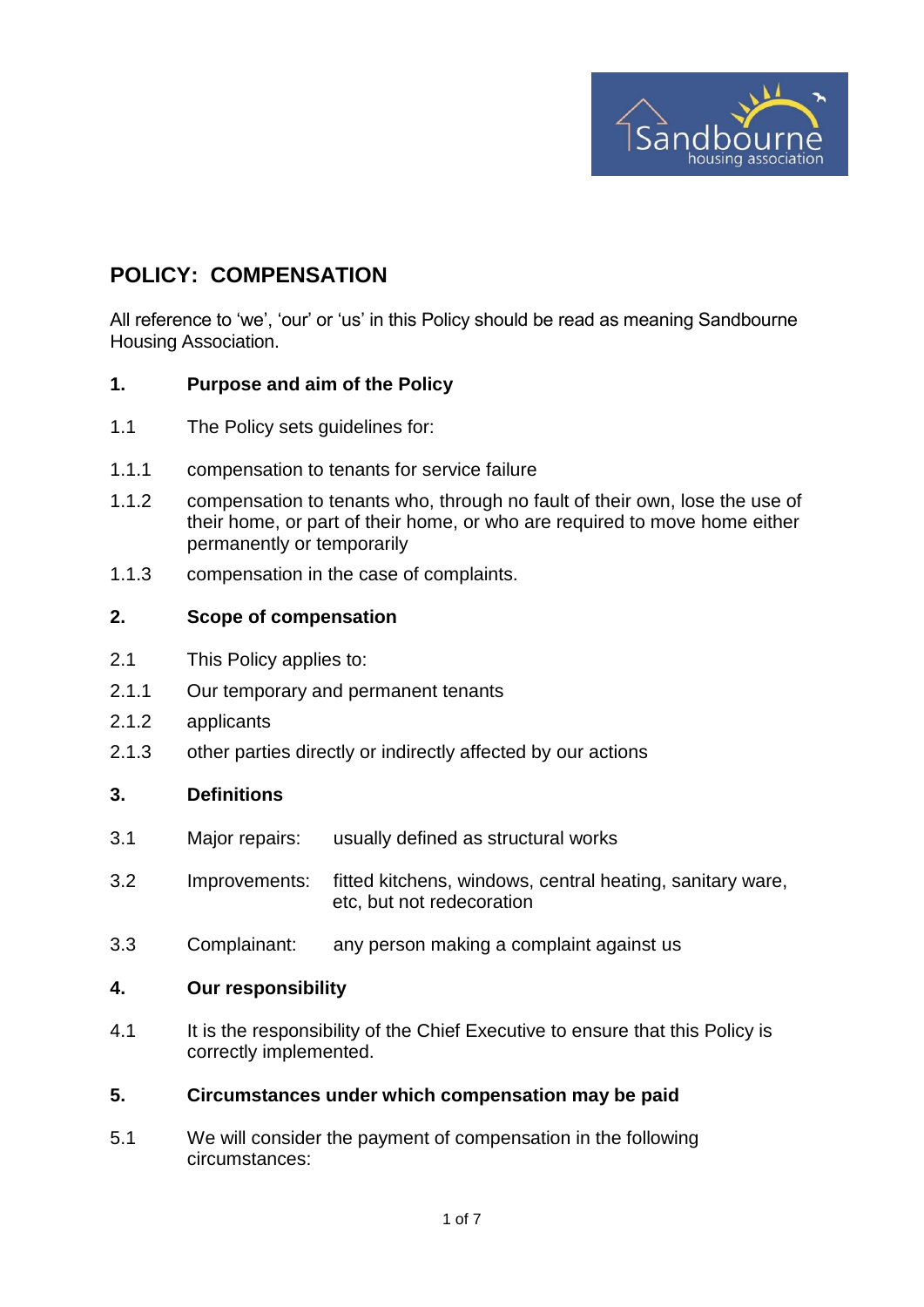- 5.1.1 where a tenant has been unable to use a room(s) for more than 72 hours due to disrepair or where the resident has been temporarily re-housed whilst improvements or repairs have been carried out
- 5.1.2 where a tenant has chosen to remain in occupation whilst major improvements or major repairs have been carried out, compensation will **not** be paid
- 5.1.3 where a resident is compulsorily relocated from their home
- 5.1.4 reimbursement for non-provision of a service which we are committed to provide but have failed to do so for longer than we consider reasonable in the circumstances
- 5.1.5 on termination of the tenancy where a tenant has carried out qualifying improvements to their home, and with our written consent
- 5.1.6 where a tenant reports a qualifying repair and we fail to undertake the repair requested within an acceptable and agreed period of time (subject to the 'Right to Repair' provisions)
- 5.1.7 where we consider a complaint is serious enough, or there are exceptional circumstances, to warrant a discretionary compensation payment.
- 5.2 All compensation or ex-gratia payments made will be solely at our discretion and will be reported to the Board.

#### **6. Loss of use of part of the property**

- 6.1 This might happen, for example, where works are being carried out which prevent the tenant from using one or more rooms in their home for an extended period, but the remainder of their property is still habitable.
- 6.2 We will calculate the payment by reference to the number of rooms and floor area affected as a proportion of the net rent. Where a contractor has failed to undertake a repair, or the repair has proved defective, we will seek to recover from the contractor any compensation paid.

## **7. Major repair or improvement whilst resident is in residence**

- 7.1 A standard payment for each full week of disturbance will be made to tenants who remain in occupation whilst improvements or major repair works are carried out (see *Definitions – Section 3*).
- 7.2 Payment will normally be made at the completion of the work. Where a tenant is in arrears of rent, or other debt owing to us, any award of compensation, other than statutory or regulatory matters, will be applied to offset the debt.

### **8. Temporary relocation**

8.1 Where a property is being substantially altered and/or repaired, we will meet, where necessary, the following costs in connection with a transfer to alternative accommodation on a temporary basis: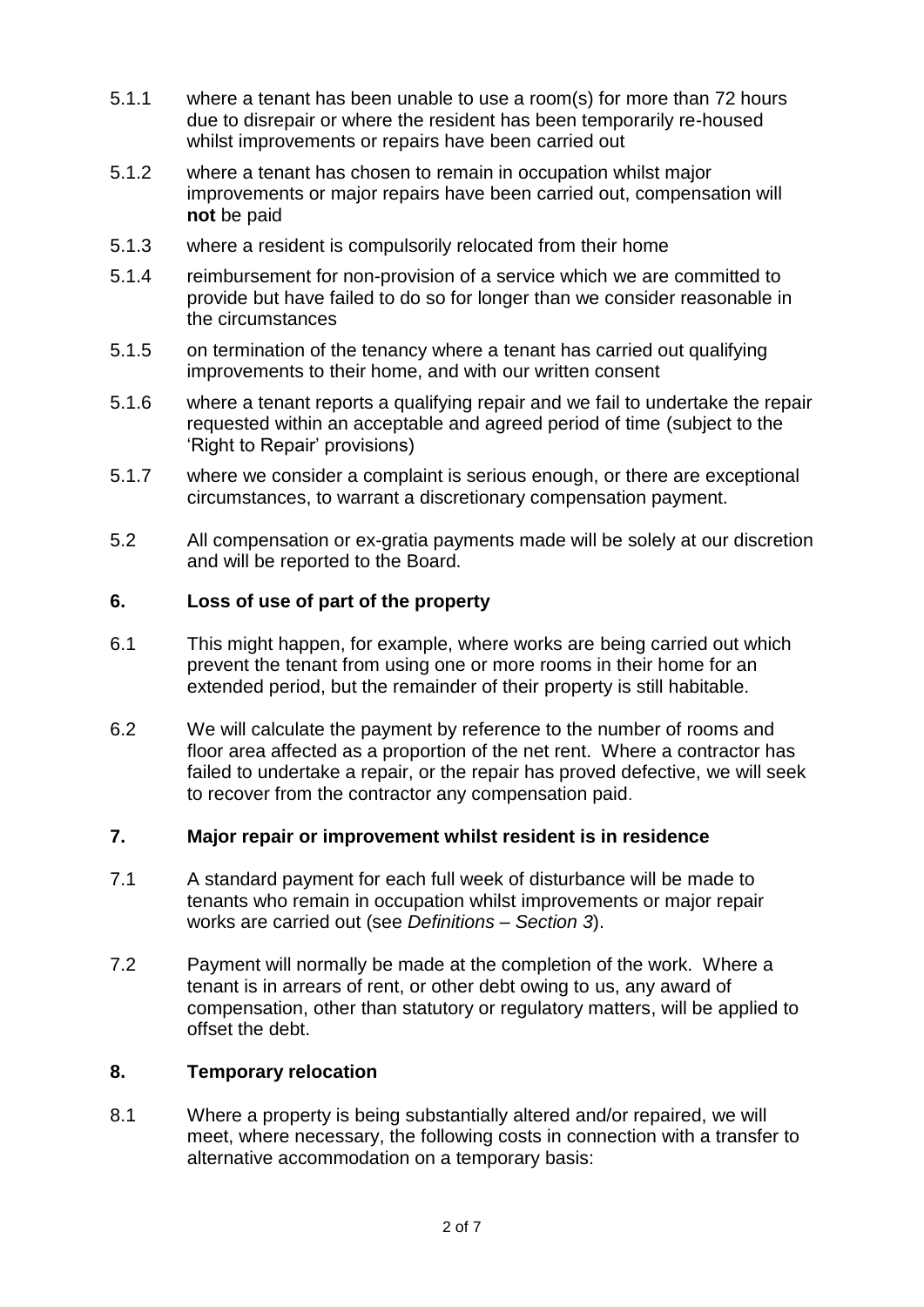- 8.1.1 **Removal costs** of furniture and effects, including the provision of packing cases or storage facilities where appropriate
- 8.1.2 **Carpets**  lifting and refitting, where required
- 8.1.3 **Disconnection and reconnection costs** for items such as cookers, telephones, satellite dishes, electric showers, washing machines and gas fires, where applicable
- 8.1.4 **Mail redirection costs** charged by Royal Mail
- 8.1.5 **Meters** any reading/emptying required.
- 8.2 We will also pay a disturbance allowance after the works are completed.
- 8.3 Where we alter the internal layout of a property or replace windows with patio doors, a payment will be made for replacement carpets and/or curtains, providing the existing cannot be refitted within the property. This payment will be made on a 'like-for-like' basis, according to the standard of the previous carpet/curtains, and will take into account a deduction for depreciation, where appropriate. If the carpet/curtains are in extremely poor condition and would have little or no value, then the tenant will **not** receive a payment.

## **9. Permanent compulsory relocation**

- 9.1 A tenant may be asked to move permanently to alternative accommodation for the following reasons:
- 9.1.1 site redevelopment
- 9.1.2 improvements/major works
- 9.1.3 demolition of the property.
- 9.2 In the above cases, the payments detailed for temporary relocation will be paid, and the following additional payments will be available:
- 9.2.1 Other reasonable costs within the scope of Section 37 of the Land Compensation Act 1973. These costs may be individual to the tenant concerned and will be agreed by the Chief Executive. For example, if a tenant has a gas cooker and is moved to a property without gas, payment for a new electric cooker may be agreed.
- 9.2.2 A Home Loss payment for tenants whose tenancy exceeds one year in length. Home Loss payments, currently £6,300 (31 July 2018), are governed by the

Land Compensation Act (1973) as amended by the Home Loss Payments (Prescribed Amounts) (England) Regulations 2014. See section 29 (1), (d) and (e), which defines our liability.

# **10. Compensation for improvements**

10.1 The following persons are entitled to claim for qualifying improvements (secure tenants only):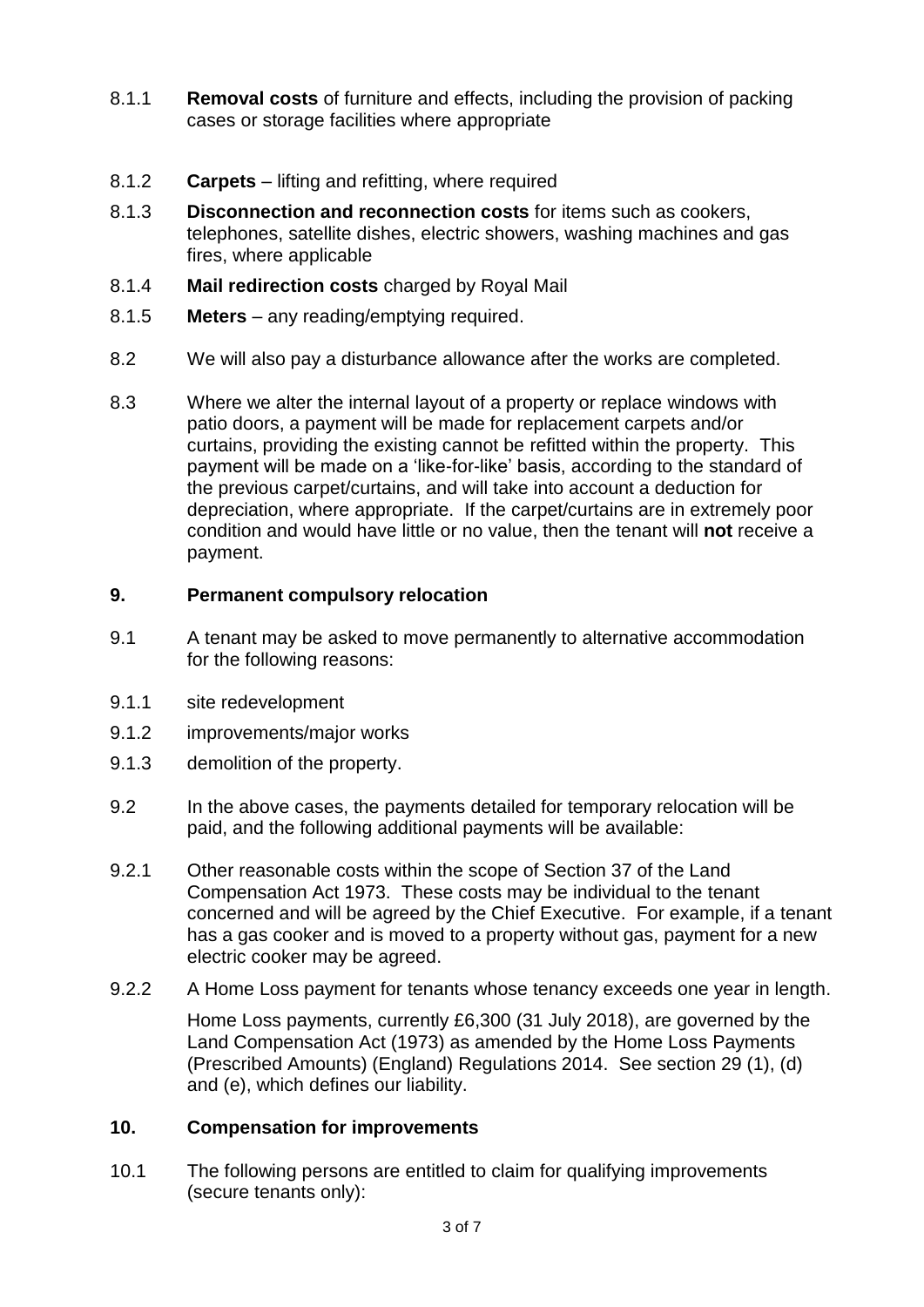- 10.1.1 tenants who made the improvements
- 10.1.2 anyone who subsequently became a joint tenant of the property
- 10.1.3 a person succeeding to the tenancy on the death of the tenant
- 10.1.4 assignees who would have qualified to succeed to the tenancy on the death of the tenant
- 10.1.5 a spouse, former spouse or co-habitee to whom the tenancy was assigned or transferred by a court order following a relationship breakdown.
- 10.2 When a tenancy ends, the people listed above are entitled to claim compensation for the following qualifying improvements to their property:
- 10.2.1 bath or shower, wash-hand basin and toilet
- 10.2.2 kitchen sink and work surfaces for preparing food
- 10.2.3 storage cupboards in bathroom or kitchen
- 10.2.4 central heating, hot water boilers and other types of heating
- 10.2.5 thermostatic radiator valves
- 10.2.6 pipe, water tank or cylinder insulation
- 10.2.7 loft and cavity wall insulation
- 10.2.8 draught-proofing of external doors or windows
- 10.2.9 double-glazing or other window replacement or secondary glazing
- 10.2.10 rewiring, or the provision of power and lighting or other electrical fittings (including smoke detectors)
- 10.2.11 security measures (excluding burglar alarms).
- 10.3 We will consider paying compensation for other improvements if they enhance the property. We will **not** pay compensation for interior decoration (wallpapering and painting).
- 10.4 These improvements must have been started on or after 1 April 1994 and carried out with our written consent (which may be obtained after the work has been completed at our discretion). Tenants should submit three quotes from legitimate contractors and indicate which they intend to choose and why.
- 10.5 Tenants must claim within fourteen days of the end of their tenancy and give us the following information:
- 10.5.1 name and address
- 10.5.2 what improvements have been made
- 10.5.3 how much each improvement had cost (with invoices)
- 10.5.4 the start and completion dates of each improvement.
- 10.6 We will give improvements made under this scheme a notional value and "life" when permission is granted. Depreciation will be deducted from any payment made. For example, if a particular improvement is valued at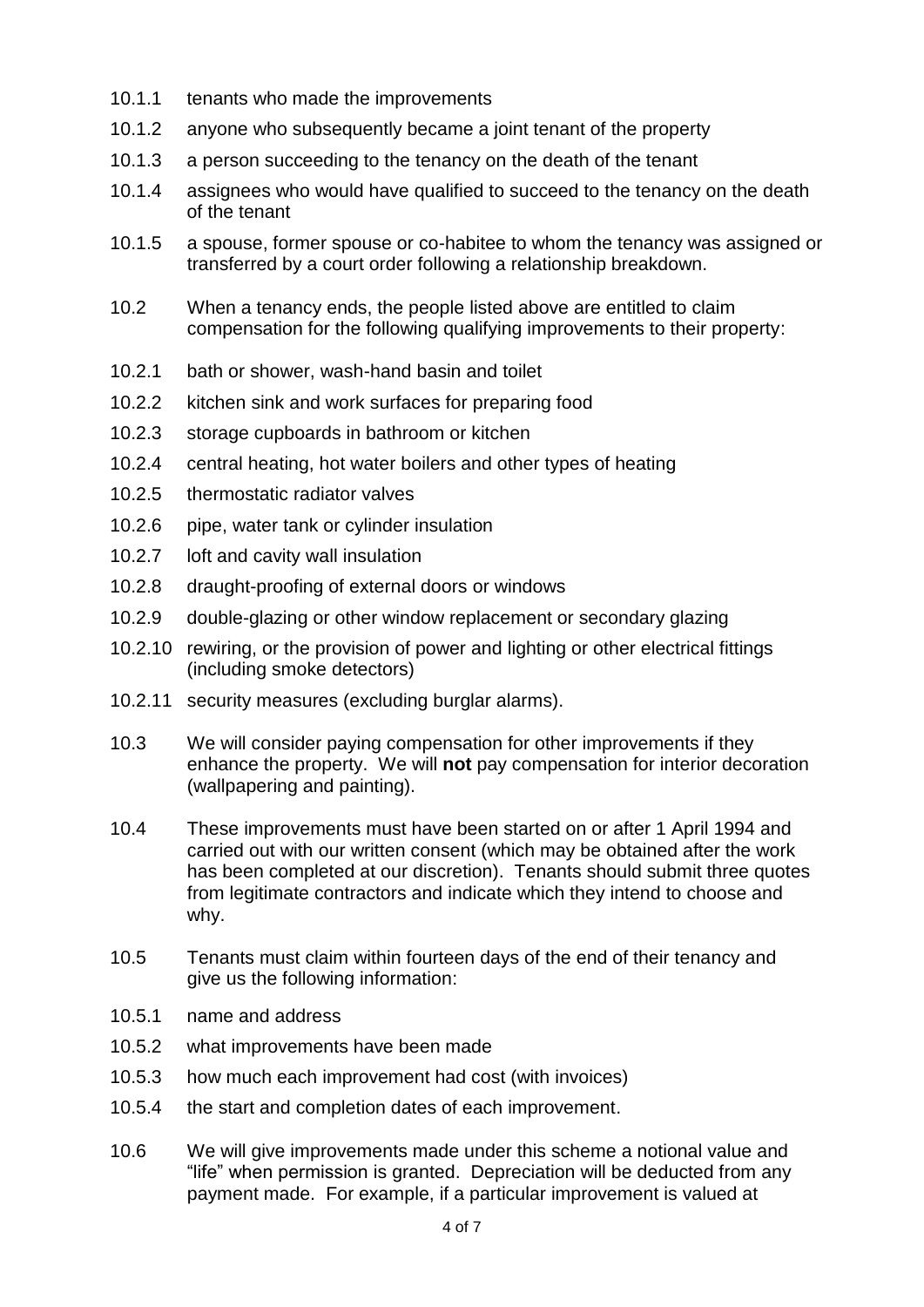£2,000, and given a 'life' of 12 years, the resident will be reimbursed 1/12ths per year for the remaining term.

- 10.7 A maximum of £3,000 can be awarded for any one improvement; but no compensation will be paid where the value is under £50. We will pay compensation for materials and labour but not appliances such as cookers and fridges, and not the tenant's own labour.
- 10.8 If the tenant had been given a grant to complete the work, we will take this value off the compensation awarded. We can also pay less compensation if it is felt that the improvement was over-priced, or that it is of a higher quality than it would have been if we had carried out the work. We can also deduct any outstanding arrears from the amount awarded.
- 10.9 If we terminate the tenancy via legal action the tenant will not normally be entitled to such compensation.

### **11. Right to repair**

- 11.1 Certain essential repairs, which cost under £250 (including VAT), fall under the Right to Repair legislation. This entitles tenants to compensation if we twice fail to complete the repair within the agreed timescales.
- 11.2 If we fail to complete a repair within the second timescale agreed, then the tenant shall be entitled to compensation of £10, plus £2 per day (up to a maximum of £50) for every day the repair remains outstanding after the end of this second period.

#### **12. Loss of heating or hot water**

- 12.1 Compensation will be paid where there is a total loss of heating and/or hot water during winter (1 October – 30 April) and which extends beyond the target timescales for the repair.
- 12.2 Where water can be heated by an immersion heater and/or heating can be provided by fires, compensation will not be payable. We will **not** pay compensation if the failure is the fault of the utility companies.
- 12.3 Compensation will be paid at the following rates (September) reviewed on an annual basis in line with CPI (Consumer Price Index):

| 12.3.1 Loss of hot water             | £2.52 per day $(2019)$ |  |
|--------------------------------------|------------------------|--|
| 12.3.2 Loss of heating               | £5.04 per day (2019)   |  |
| 12.3.3 Loss of heating and hot water | £7.57 per day (2019)   |  |

- 12.4 We will provide alternative heating, wherever possible.
- 12.5 Compensation will then be paid to reflect the difference in running costs for the period; at a maximum rate of £3.03 per day.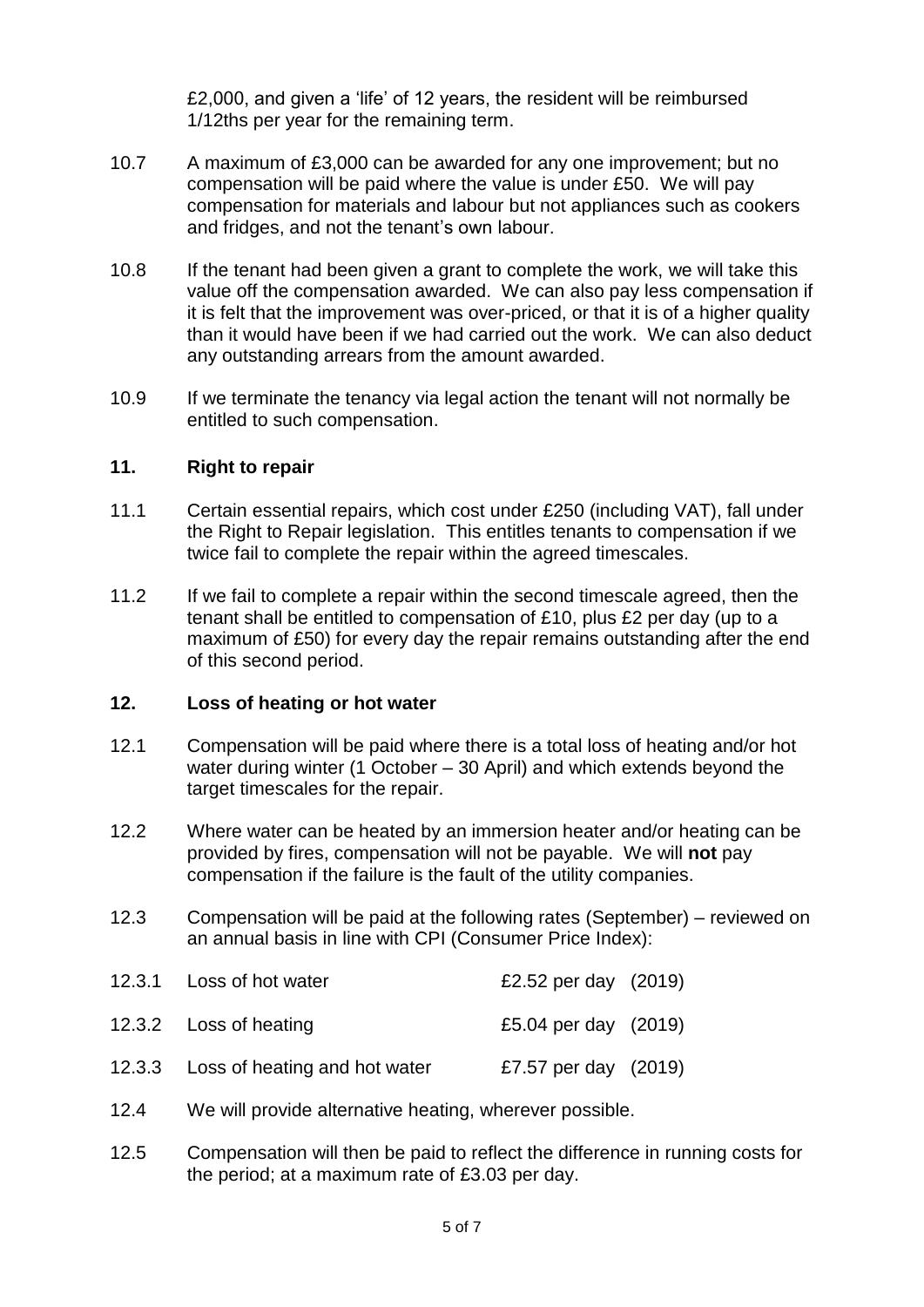## **13. Discretionary compensation**

13.1 At our discretion, we may make goodwill payments in respect of any matter not covered in other sections of this Policy.

## **14. Decorations**

14.1 Where decorations are damaged significantly as a result of works, an allowance will be paid in line with the current schedule of decoration allowances. If the tenant prefers, we will carry out the decoration work.

## **15. Re-let standards**

- 15.1 When properties are re-let to new tenants, they should meet an agreed standard of cleanliness and repair. If the in-coming tenant feels that the property does not meet this standard on the tenancy commencement date, the property will be inspected and a plan will be agreed to bring the property up to standard.
- 15.2 If we agree that the property was let in an unacceptable condition, we will normally pay the in-coming tenant £50.

# **16. Circumstances where compensation will not be paid**

- 16.1 We will not pay compensation in the following circumstances:
- 16.1.1 when the loss/damage is caused accidentally, willfully or through neglect by the tenant or his/her visitor(s)
- 16.1.2 when contractors cannot gain access to a tenant's home to carry out repairs
- 16.1.3 when contractors cannot get spare parts and have kept the tenant informed
- 16.1.4 when extra unforeseen works are required and contractors have kept the tenant informed
- 16.1.5 when the service or facility is unavailable because of vandalism, severe weather conditions or other actions outside of our control
- 16.1.6 when evidence of damage to goods is not available
- 16.1.7 when the loss/damage arises from an alteration or repair to the property which the tenant has carried out or arranged, such as an incorrectly installed shower
- 16.1.8 when the loss/damage is the fault of another tenant or neighbouring occupier, for example water damage from a leaking washing machine
- 16.1.9 when the loss/damage is due to the acts or negligence of a third party, such as a contractor who is not acting on our behalf. This includes any problems arising from any private arrangements tenants may have made with one of our own contractors
- 16.1.10 when we have acted reasonably and complied with legal and contractual liabilities
- 16.1.11 when we have offered reasonable alternative arrangements to cover for an interrupted service